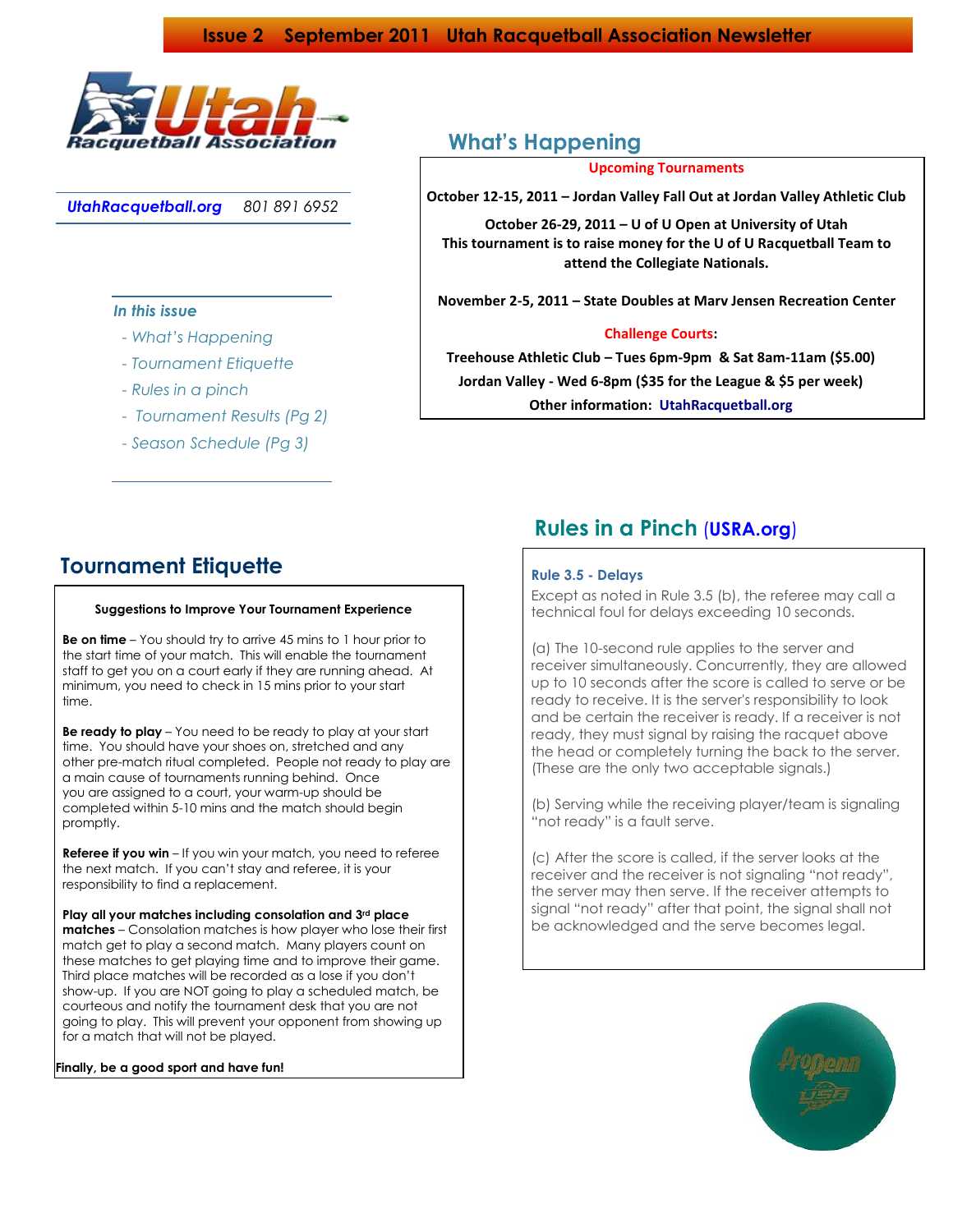### **September Tournament Results Congratulations to All the Winners**

### **Fall Opener Tournament September 7-10, 2011 Marv Jensen & JL Sorensen Recreation Centers**

Men's Open – Andrew Gale def Cole Burr

Men's Elite – Steve Bohman def Armando Cruz

Women's Open – Loretta Peterson def Erika Rand

Men's A – John Parry def Perry Allen

Women's A/B – Rachel Van Rhee def Amy Morby

Men's B – Val Bradshaw def Terry Petrie

Men's C/D – Nathan McLaughlin def Ryan Workman

Men's 35+ O/A – Mike Van Valkenburg def Jim **Gould** 

Men's 25+ B – Michael King def Jon Rafkind

Men's Open Doubles – Cole Burr & Joseph Blank def Devan Van Valkenburg & Jesse Van Valkenburg

Men's Elite Doubles – K.C. Tubbs & Steve Bohman def Brian Paston & Mike Van Valkenburg

Men's A/B Doubles – Sela Brown & Stephanie Barton def Erika Rand & Loretta Peterson

Men's C/D Doubles – Greg Andrews & Klark Cannon def Kylie Belt & TJay Belt



### **Orem Membership Drive Tournament September 22-24, 2011 Orem Fitness Center**



Men's Open – Cole Burr def Scott Burr

Women's Open – Loretta Peterson def Susan Miller

Men's A – Kyle Clayson def Jared Clawson

Men's B – Maurico Garcia def Amulek Alcazar

Women's A/B/C – Maddie Stevens def Val Shewfelt

Men's C – Amulek Alcazar def Lery Miza

Men's D – Kraig Cannon def Klark Cannon

Men's Age – Jared Clawson def Marcelo Garcia

Men's Doubles – Bryson Renouard & Joseph Blank def Tim Whipple & Kyle Clayson

### **Bountiful Bash & Membership Drive Tournament September 22-24, 2011 South Davis Recreation Center**

Men's Open – Anthony Martin def Andrew Gale

Men's A – Jesse Van Valkenburg def Michael Dufrene

Men's B/C – Jon Rafkind def Justin Julander

Women's A – Kim Deamer def Sandee Hinman

Men's Age – Mike Van Valkenburg def Brian Paston

Men's Open Doubles – Devan Van Valkenburg & Jesse Van Valkenburg (round robin winner)

Men's A/B Doubles – Jon Xanthos & Michael Dufrene def Rob Deamer & Sterling Allen